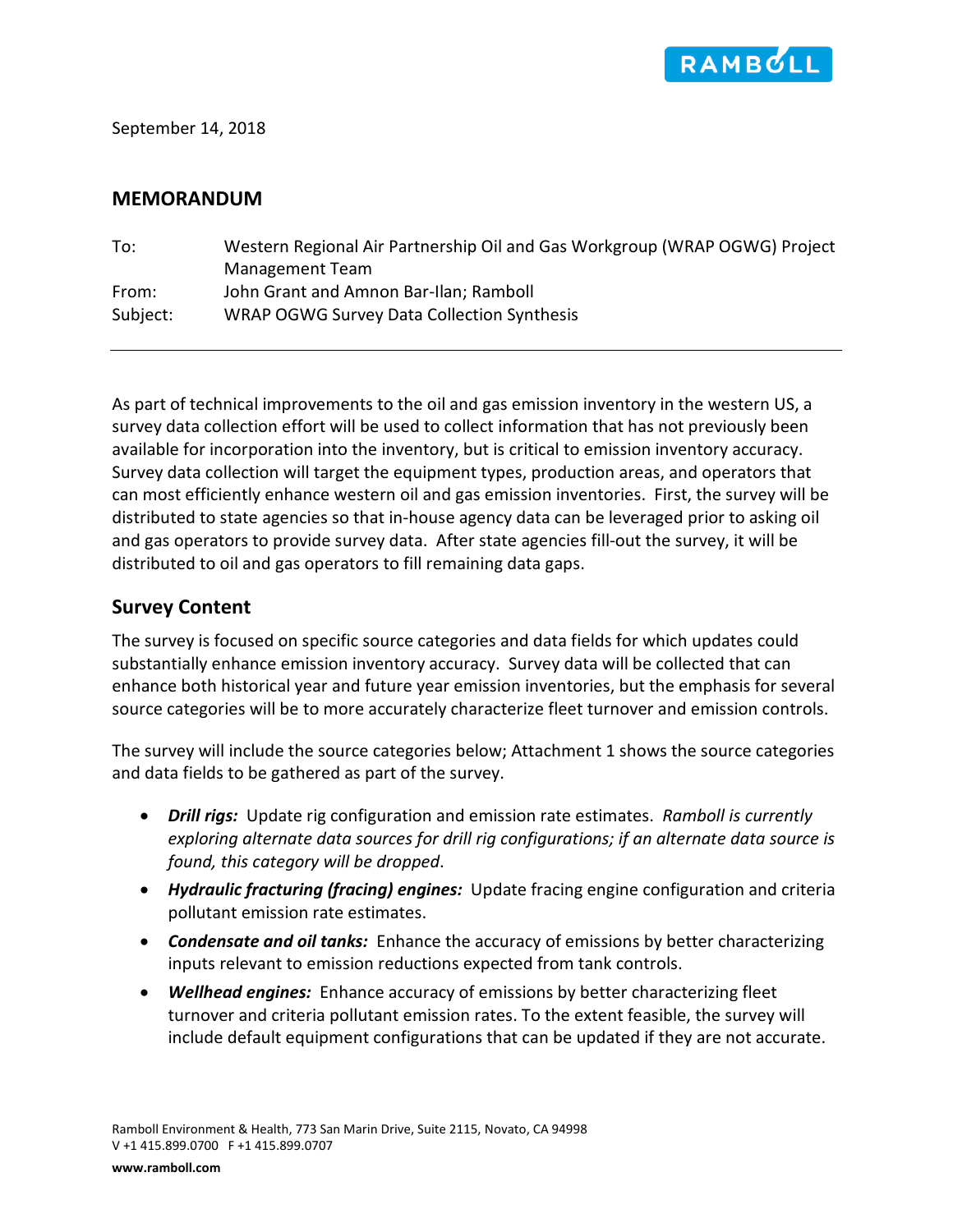

- *Gas composition:* Extended gas composition data are prioritized for collection in this survey effort because extended gas compositions (1) are a critical component to estimating volatile organic compound (VOC) emissions from vent and leak sources, (2) are a critical input to air quality models to accurately model emission chemistry, and (3) are substantially variable across fields and basins.
- *Point source data:* Certain air agencies collect location and/or stack specific emission inventory data for upstream oil and gas sources which may be included in current emission inventories as nonpoint sources. To enhance emission inventory accuracy, state agencies will be encouraged to submit upstream oil and gas emissions in point source format for incorporation into the WRAP oil and gas emission inventory.

For many survey data fields, default assumptions will be included in the survey which can be left as-is or updated by survey respondents.

#### **Survey Distribution and Schedule**

The survey will be distributed in early October 2018 to state agencies. State agencies will fillout the survey based on information from their internal databases and return the survey to Ramboll within 4 to 6 weeks. Subsequently, surveys will be distributed to operators to fill remaining data gaps (completed surveys returned by operators within 4 to 6 weeks) and provide updates to the survey to the extent feasible.

Survey data collection will focus on the basins, plays, and well types that are expected to continue to be the focus of oil and gas development and production in the foreseeable future. The fraction of oil and gas activity (well count, production, and spuds) by state, basin, spud type, and well type will be used to prioritize data gathering. Oil and gas operators with the highest share of oil and gas production ownership will be the focus of survey collection. Initially the top 3-5 operators in each basin will be asked to provide survey responses.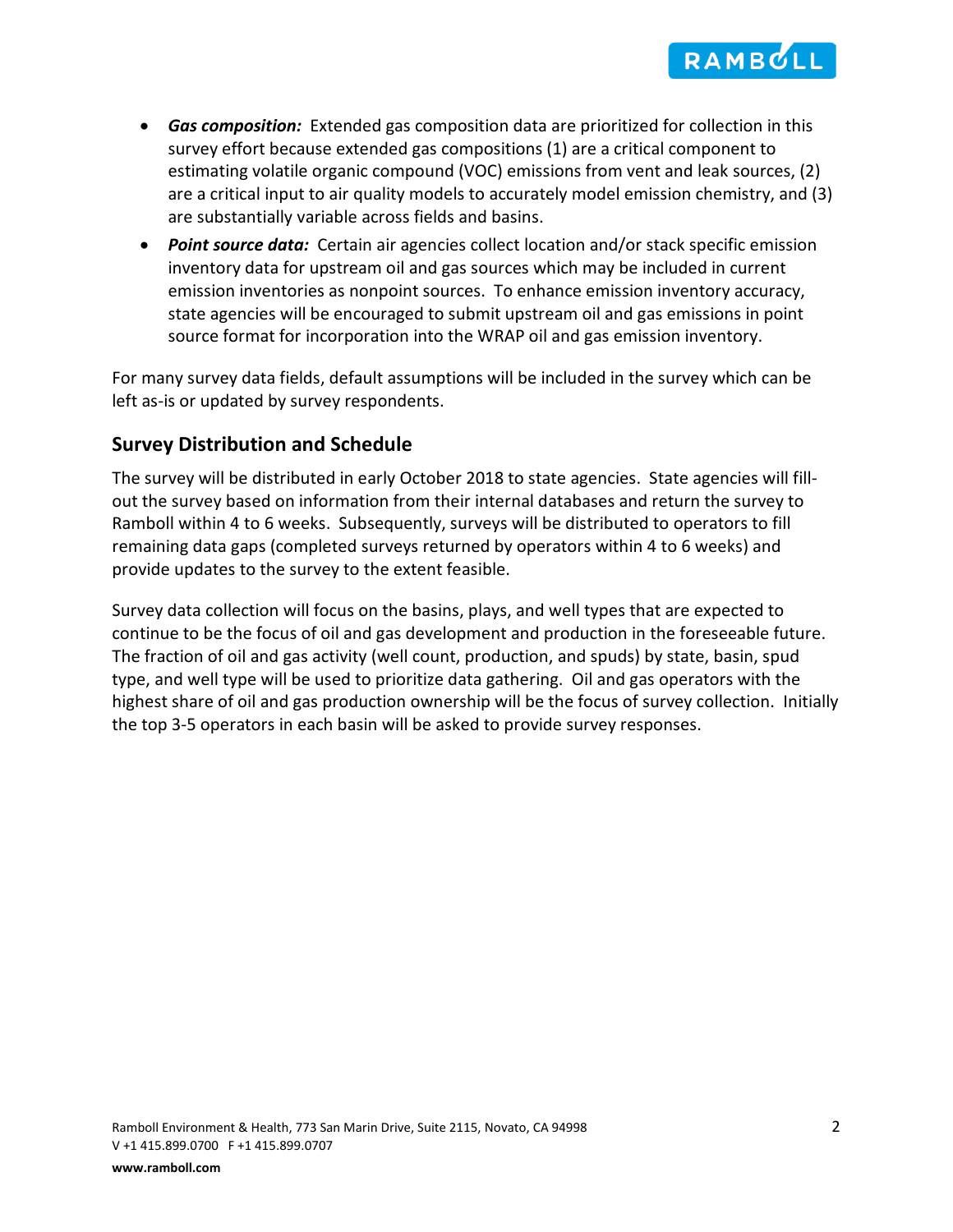

# **Attachment A Survey Content**